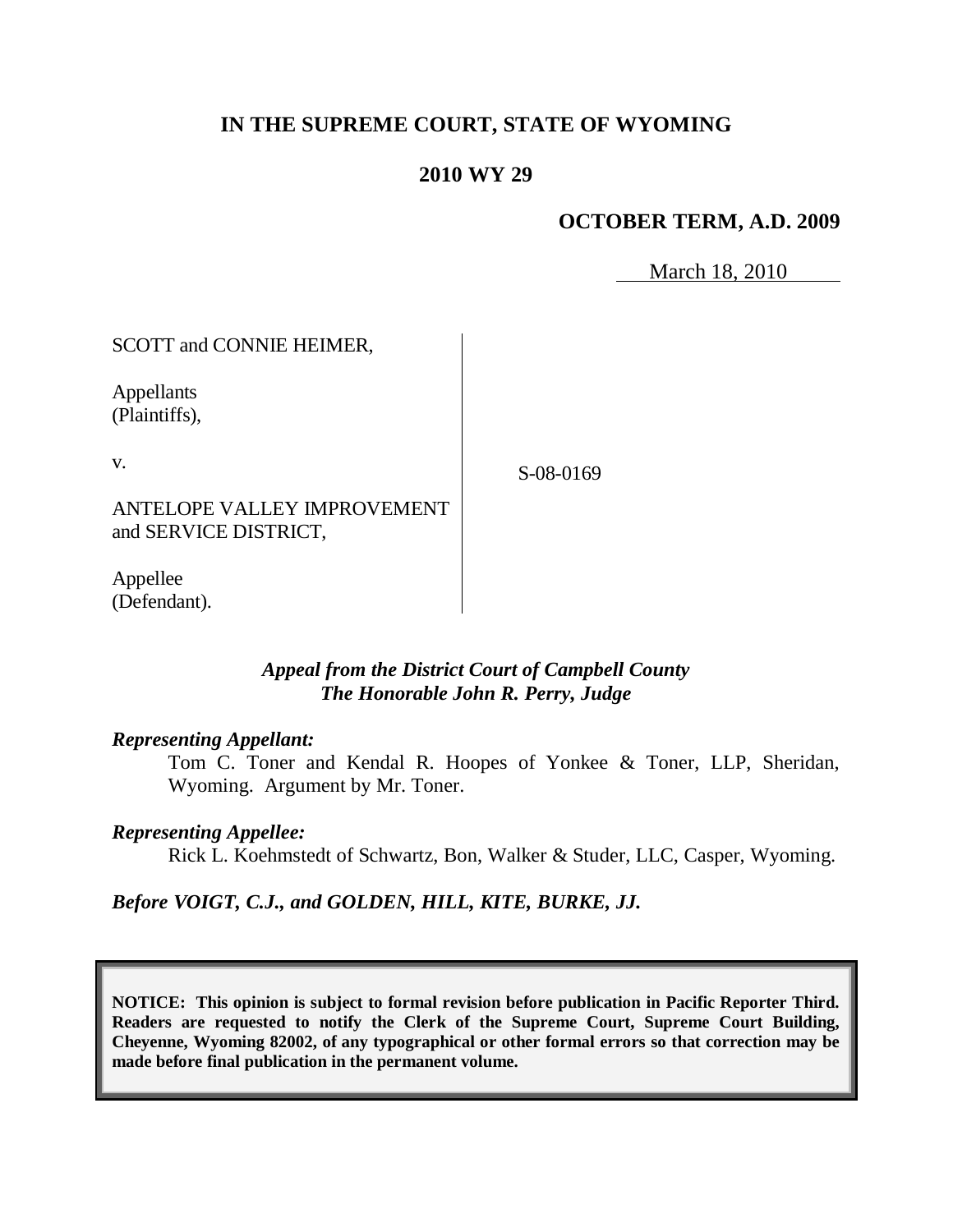### **KITE, Justice.**

[¶1] Scott and Connie Heimer claim a water main maintained by the Antelope Valley Improvement and Service District (the District) leaked for several years causing damage to their Campbell County residence. In 2004, the water main broke, allegedly causing additional damage to the Heimers" property. The Heimers filed a governmental claim against the District and subsequently brought suit in district court. The District moved for summary judgment, arguing that the Heimers' action was barred because they failed to file their governmental claim within the statutory time limit. The district court granted summary judgment in favor of the District, and the Heimers appealed. We conclude there are material issues of fact as to when the Heimers discovered or should have discovered the District's act, error or omission with respect to the water leak and as to whether the water main break was a separate incident. Consequently, we reverse and remand.

#### **ISSUES**

[¶2] The Heimers present two issues:

1. Is there a genuine issue of material fact concerning whether Heimers' claims were timely under Wyo. Stat. Ann. § 1-39-113(a) when Heimers did not discover what was causing the subsidence to their property, despite diligent efforts to do so, until November 19, 2004?

2. Were the Heimers" claims for damages resulting from the total separation of the District's water main occurring on November 30, 2004, which was a separate incident of negligence, timely under Wyo. Stat. Ann. § 1-39-113(a)?

Although phrased more generally, the District states a similar issue.

#### **FACTS**

[¶3] Because we are reviewing a summary judgment, we state the facts in the light most favorable to the non-movants, the Heimers. The Heimers bought their residence in 1999. In 2002, they began to notice cracks in the sheetrock and flooring of their home, but they did not know what was causing the damage. On February 7, 2002, the Heimers had the underground water and sewage pipes servicing their residence tested to see if fluid seepage from these lines was a possible cause of the problems. The results of the tests showed no leakage from those pipes.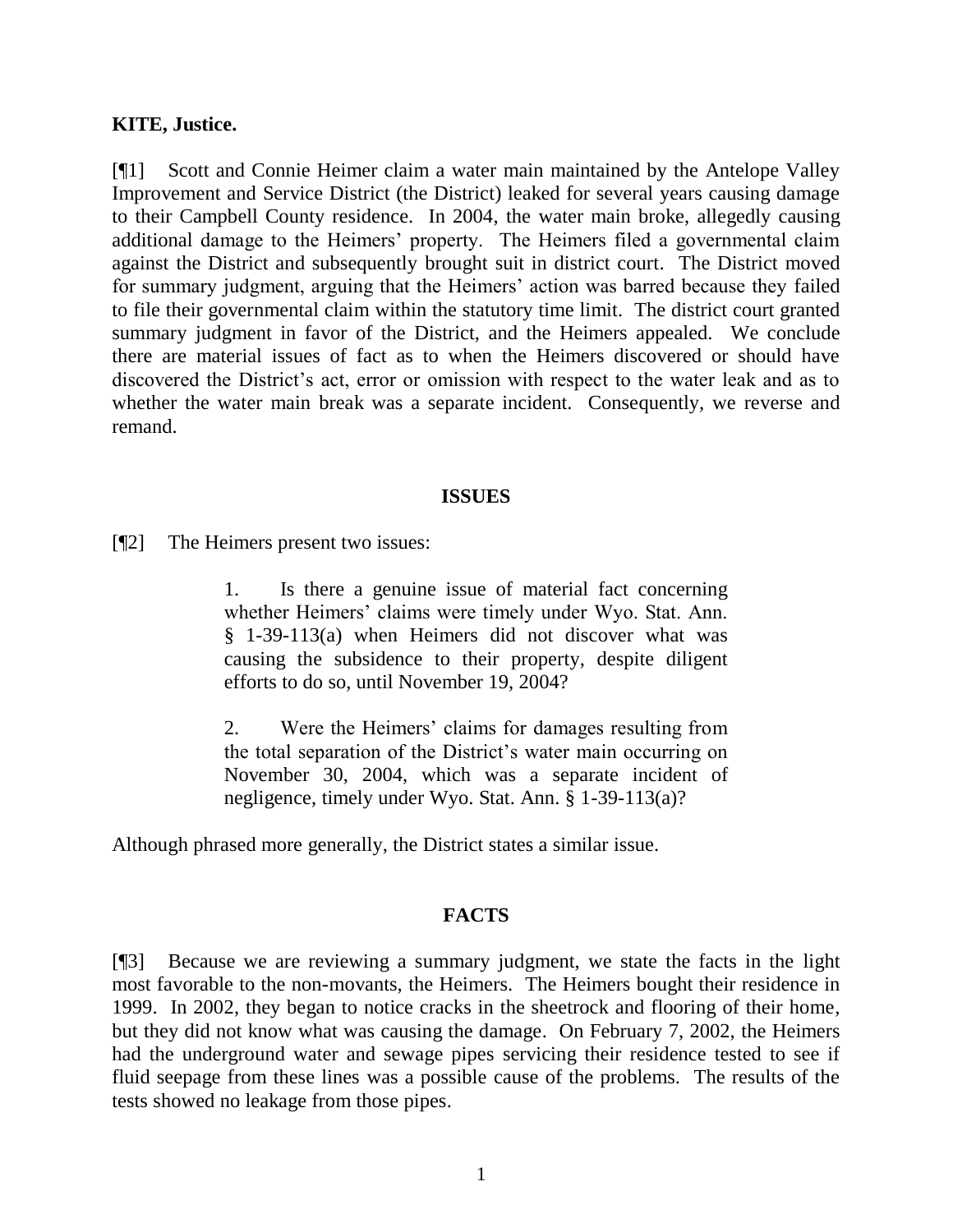[¶4] During 2002 and 2003, the residence continued to incur damage and it became apparent that the foundation was failing. In June 2004, the Heimers hired an engineering firm to determine the moisture contents of the soil on the lot. Testing of a single borehole revealed elevated moisture contents in the soil between five and fifteen feet below the surface. The final engineering report did not specify the source of the moisture in the soil or whether the elevated moisture levels were causing the subsidence problem.

[¶5] After receiving the engineering report, the Heimers began trying to determine the source of the excess moisture. They recognized one possible source was the District's water main that ran parallel to the street in front of their residence. In July 2004, the Heimers, through legal counsel, contacted the District by letter. They stated their home was experiencing severe subsidence problems and they were attempting to locate "a source, or sources, of water that may be contributing to their subsidence problem." The Heimers requested permission to test the water main for leaks because they had "been advised to confirm that water is not leaking from your water system."

[¶6] The District refused to allow the Heimers to test its water main, indicating that they had to rule out other possible causes of the subsidence before it would allow them to do so. Specifically, the District suggested the Heimers check for sources of surface water, elevated ground water levels, problems with their septic system, or settling of the home because it was constructed on fill dirt.

[¶7] Soon thereafter, the Heimers contacted the man who built their house and were informed that the residence was built on virgin land, not fill dirt. They were also informed no water or wet ground was discovered in any of the holes dug on the property during construction.

[¶8] On September 7, 2004, the Heimers sent another letter to the District. This letter informed the District that the original borehole testing revealed "a water source from the direction of [the District's] water system." It also related the information gleaned from the builder. The letter further stated that the Heimers" "septic system is downhill from the water source and, in fact, is suffering from the same inundation of water as the house." The Heimers asserted that they had diligently investigated their problem as objectively as possible and had come to the point where checking the District's water main for leaks was "a next logical step." In a letter dated September 28, 2004, the District again denied the Heimers' request to test the main, insisting the Heimers had not "taken sufficient steps to eliminate other causes" of the subsidence.

[¶9] The Heimers then hired Western Water Consultants (WWC) to conduct sampling and borehole analysis in five additional locations on the property. WWC outlined its test results in a report dated November 19, 2004. The report stated that elevated soil moisture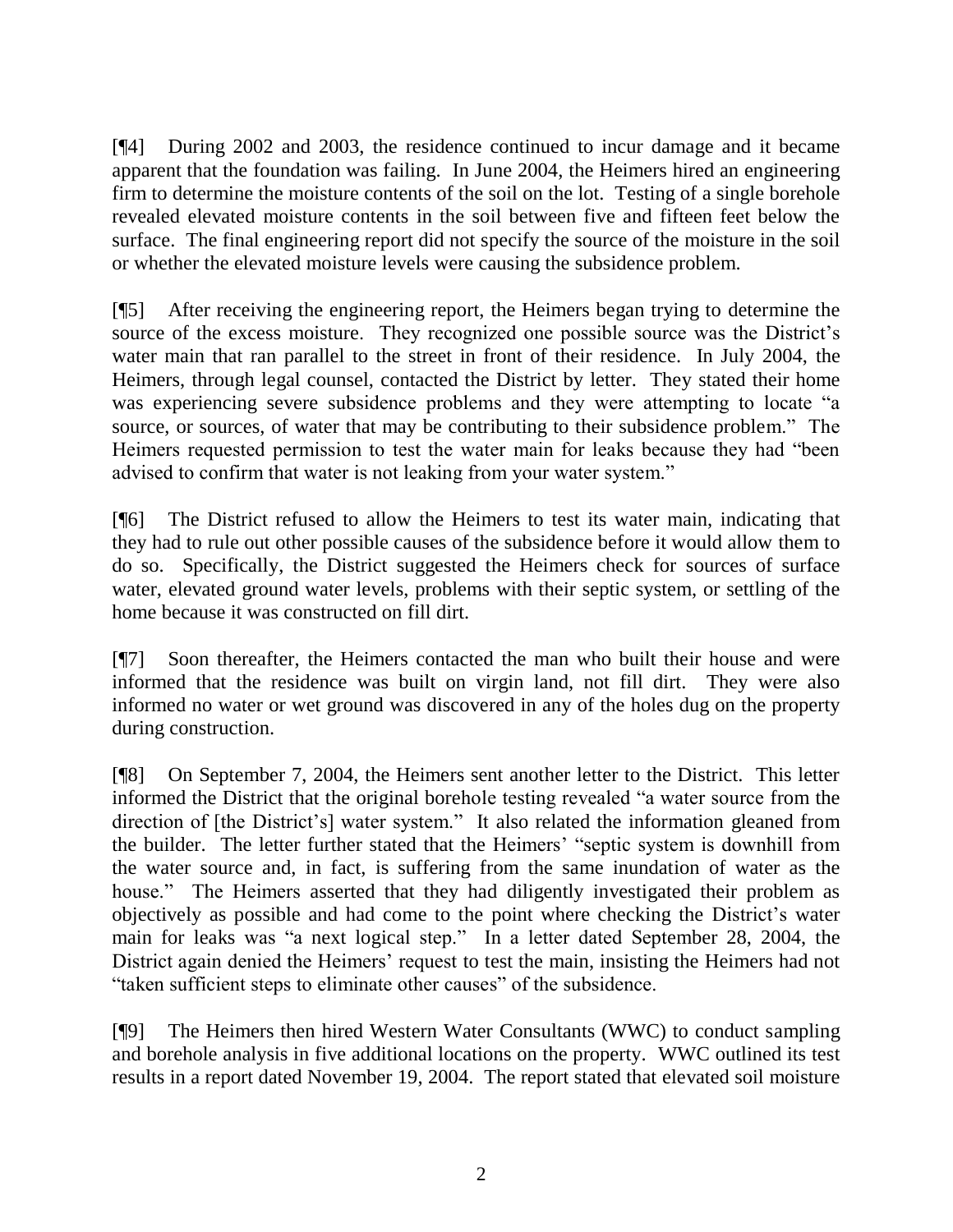contents had been found in the holes close to the water main and between the water main and the Heimers' residence.

[¶10] On November 22, 2004, the Heimers again contacted the District, requesting permission to check the water main for leaks. On November 30, 2004, before the issue was addressed, the water main separated under the road running in front of the Heimers' residence and 90,000 gallons of water were released over a ten hour period. The Heimers stated this break in the water main caused flooding around their home and damage to their driveway.

[¶11] Over the next couple of years, the condition of the Heimers' residence further deteriorated and, even after the water main break was repaired, the soils around their home remained saturated with water. Finally, on October 19, 2006, the Heimers delivered their governmental claim, dated October 18, 2006, to the District. In the notice of claim they stated that by the summer of 2004, they were "suspicious of the District"s water main as [a] possible cause of their problem." Once they received the results of the testing by WWC in November 2004, they "had more than a strong suspicion that the cause of their home damage was a leak in the water main."

[¶12] The Heimers filed the instant action against the District on October 30, 2006, alleging negligence, inverse condemnation, and fraud and requesting a permanent injunction and damages. The District answered generally and then moved for partial summary judgment, asserting the Heimers' action was barred because they had not presented their governmental claim within two years of the District"s alleged wrongdoing as required by Wyo. Stat. Ann. § 1-39-113(a) (LexisNexis 2009).

[¶13] In response, the Heimers argued their claim was timely because the limitation period did not begin to run until they received the WWC report in November 2004. Mr. Heimer submitted an affidavit in response to the District's summary judgment motion. He averred that, after receiving the WWC report, he became "fairly certain the cause of my damage was from the District's water main . . . ." The district court determined the Heimers' letter to the District dated September 7, 2004, revealed they had discovered their claim against the District. Consequently, the district court ruled that the Heimers" October 18, 2006, governmental claim was untimely and granted the District's motion for partial summary judgment.<sup>1</sup> The Heimers appealed.

 $\overline{a}$ 

 $1$  The motion for summary judgment was entitled "Motion for Partial Summary Judgment" and the Order followed suit. The Order did not contain a certification under W.R.C.P. 54(b) allowing immediate appeal of the Order. Under the circumstances, however, we do not believe this raises a jurisdictional problem. The only issue not expressly decided by the district court was the Heimers' claim for injunctive relief. As the district court noted in its decision letter, its ruling on the issues at hand was dispositive of all issues in the litigation. For all practical purposes, the order before us for review is final.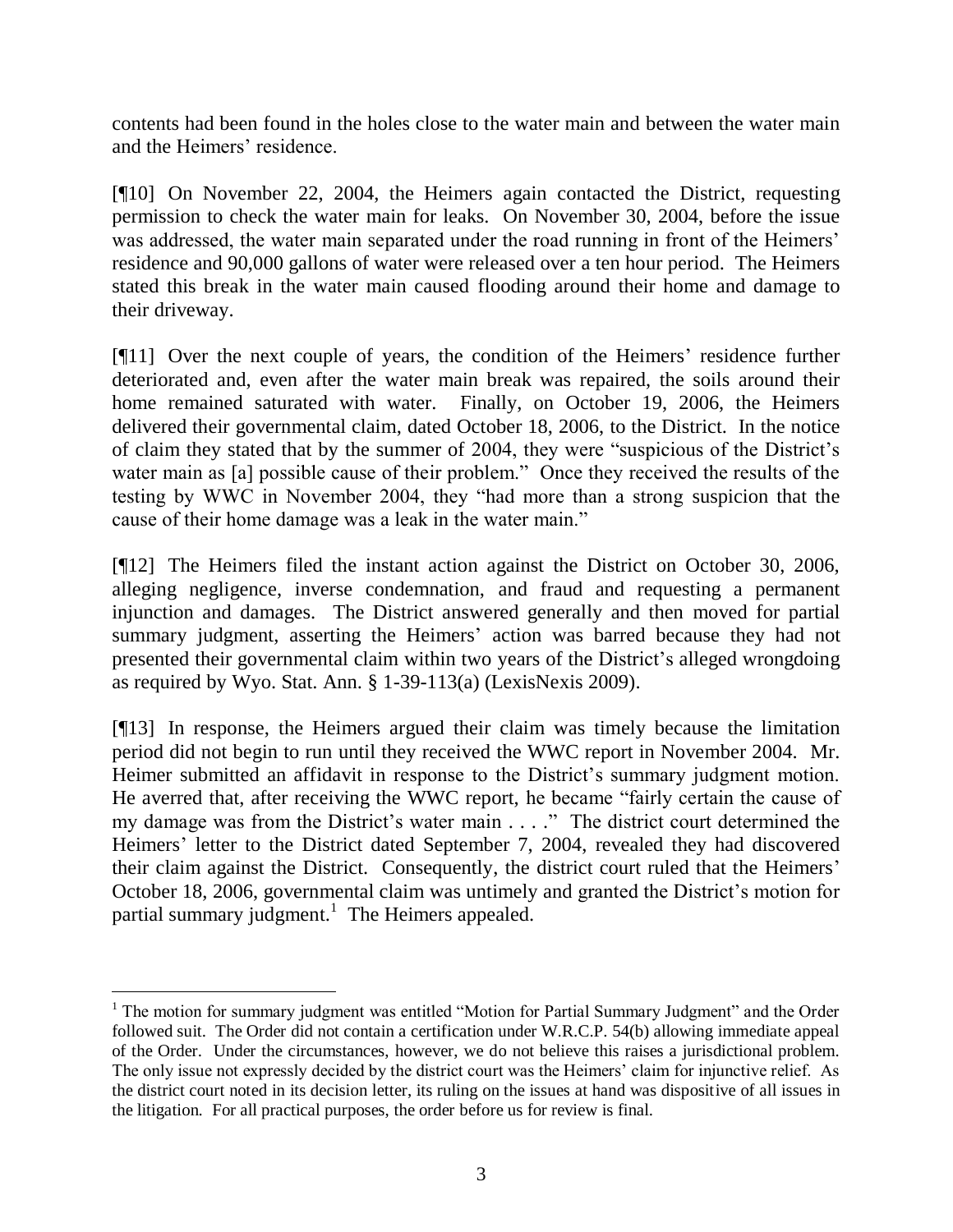#### **STANDARD OF REVIEW**

[¶14] Our standard of review for summary judgments states:

On appeal, this Court evaluates the propriety of a district court's summary judgment ruling by examining the same materials and following the same standards as the district court. We examine the record de novo in the light most favorable to the party opposing the motion, giving that party the benefit of all favorable inferences which may be fairly drawn from the record. If upon review of the record, doubt exists about the presence of genuine issues of material fact, we resolve that doubt against the party seeking summary judgment. We review questions of law de novo without giving any deference to the district court's determinations. If we can uphold summary judgment on any proper legal basis appearing in the record, we will.

*Wagner v. Reuter*, 2009 WY 75, ¶ 11, 208 P.3d 1317, 1321-22 (Wyo. 2009) (internal citations omitted). *See also*, *Cheek v. Jackson Wax Museum, Inc.,* 2009 WY 151, ¶ 12, 220 P.3d 1288, 1290 (Wyo. 2009).

#### **DISCUSSION**

[¶15] The District is a governmental entity. Although governmental entities are traditionally immune from suit under the doctrine of sovereign immunity, the Wyoming legislature recognized "the inherently unfair and inequitable results which occur in the strict application of governmental immunity" and enacted the Wyoming Governmental Claims Act, Wyo. Stat. Ann. §§ 1-39-101 through 1-39-121 (LexisNexis 2009). Section 1-39-102(a). Among the provisions included in the Wyoming Governmental Claims Act is the procedure to be followed in pursuing a claim against a governmental entity. Section 1-39-113. Strict adherence to this procedure is required. *Bell v. Schell*, 2004 WY 153, ¶ 10, 101 P.3d 465, 468 (Wyo. 2004); *Beaulieu v. Florquist*, 2001 WY 33, ¶¶ 17-18, 20 P.3d 521, 527 (Wyo. 2001); and Wyo. Const. Art. 16, § 7.

[¶16] Section 1-39-113(a) sets out the limitation period for bringing a governmental claim:

> (a) No action shall be brought under this act against a governmental entity unless the claim upon which the action is based is presented to the entity as an itemized statement in writing within two (2) years of the date of the alleged act,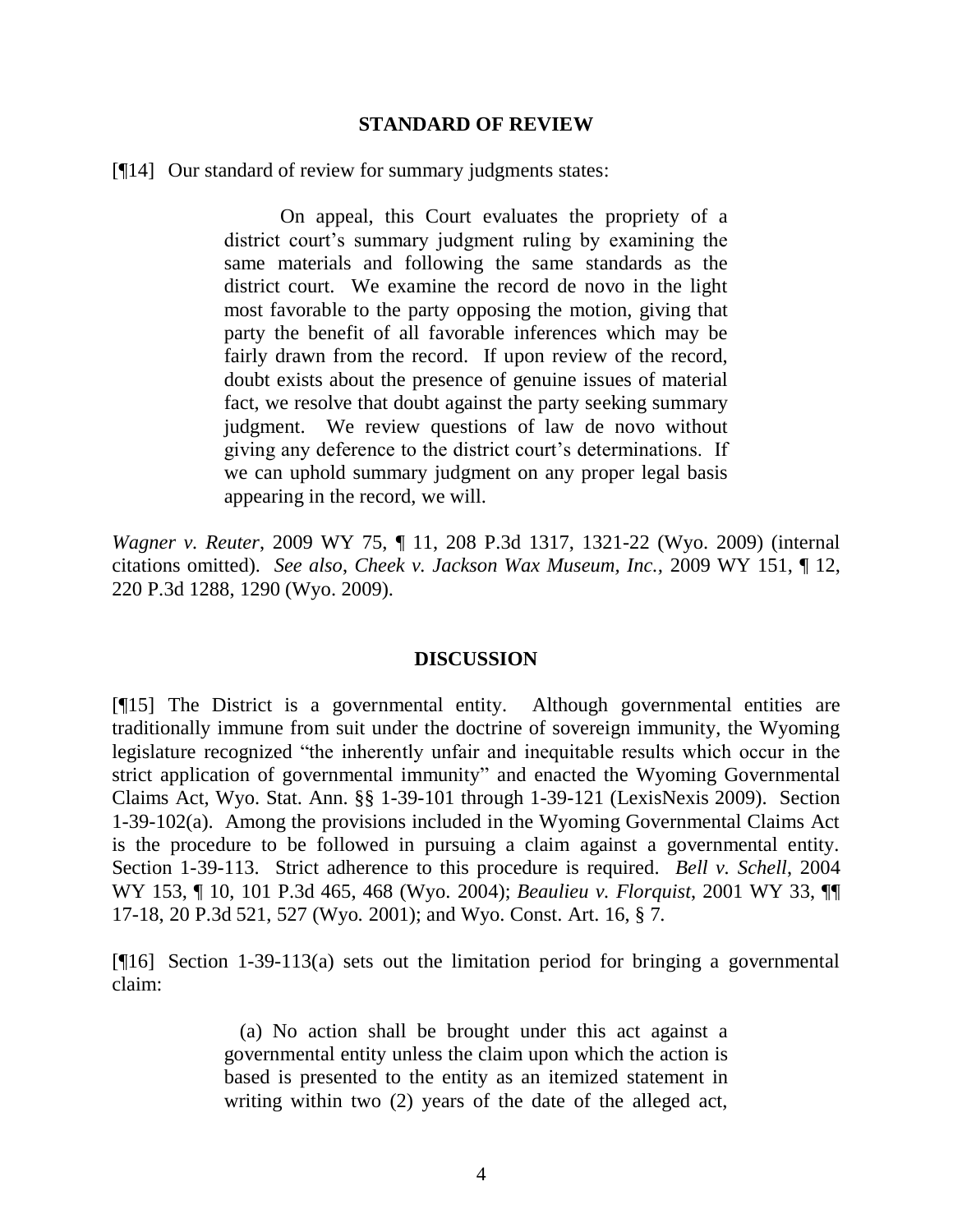error or omission, except that a cause of action may be instituted not more than two (2) years after discovery of the alleged act, error or omission, if the claimant can establish that the alleged act, error or omission was:

(i) Not reasonably discoverable within a two (2) year period; or

(ii) The claimant failed to discover the alleged act, error or omission within the two (2) year period despite the exercise of due diligence.

# *Water Main Leak*

[¶17] Section 1-39-113(a) requires claimants to present their claim within two years of when they knew or should have known, with the exercise of due diligence, of the governmental entity"s "alleged act, error or omission." The exact date of the beginning of the leak in this case, and accordingly, the date of the District's alleged act, error or omission is undetermined. The discovery rule contained in the statute is, therefore, squarely at issue.

[¶18] The application of the discovery rule to a statute of limitations involves a mixed question of law and fact; consequently, the entry of summary judgment on the issue of when a statute of limitations commences to run is typically inappropriate. *See, e.g.*, *Cathcart v. Meyer*, 2004 WY 49, ¶ 30, 88 P.3d 1050, 1062-63 (Wyo. 2004); *Murphy v. Housel & Housel*, 955 P.2d 880, 883 (Wyo. 1998). The question can only be resolved as a matter of law if uncontroverted facts establish when a reasonable person should have been placed on notice of his claim. *Hiltz v. Robert W. Horn, P.C.,* 910 P.2d 566, 569 (Wyo. 1996).

[¶19] The District argued, and the district court agreed, that the Heimers discovered that the District"s act, error or omission was the cause of the damage to their home at least by September 7, 2004, and their letter of that date demonstrated that discovery. We agree that one plausible interpretation of the evidence is that the Heimers" September 7, 2004, letter indicated that they had discovered the District's act, error or omission, thereby triggering the two year limitation period. However, our standard of review demands that we evaluate the evidence in the light most favorable to the non-moving party.

[¶20] Beginning in 2002, the Heimers knew that something was causing the soil underlying their home to subside. The Heimers provided evidence in response to the District's summary judgment motion indicating they were unable to determine the subsidence problem was most likely being caused by a continuous water leak in the District's water main until detailed borehole testing was completed by WWC on November 19, 2004. Prior to that, the Heimers had engaged in an on-going effort to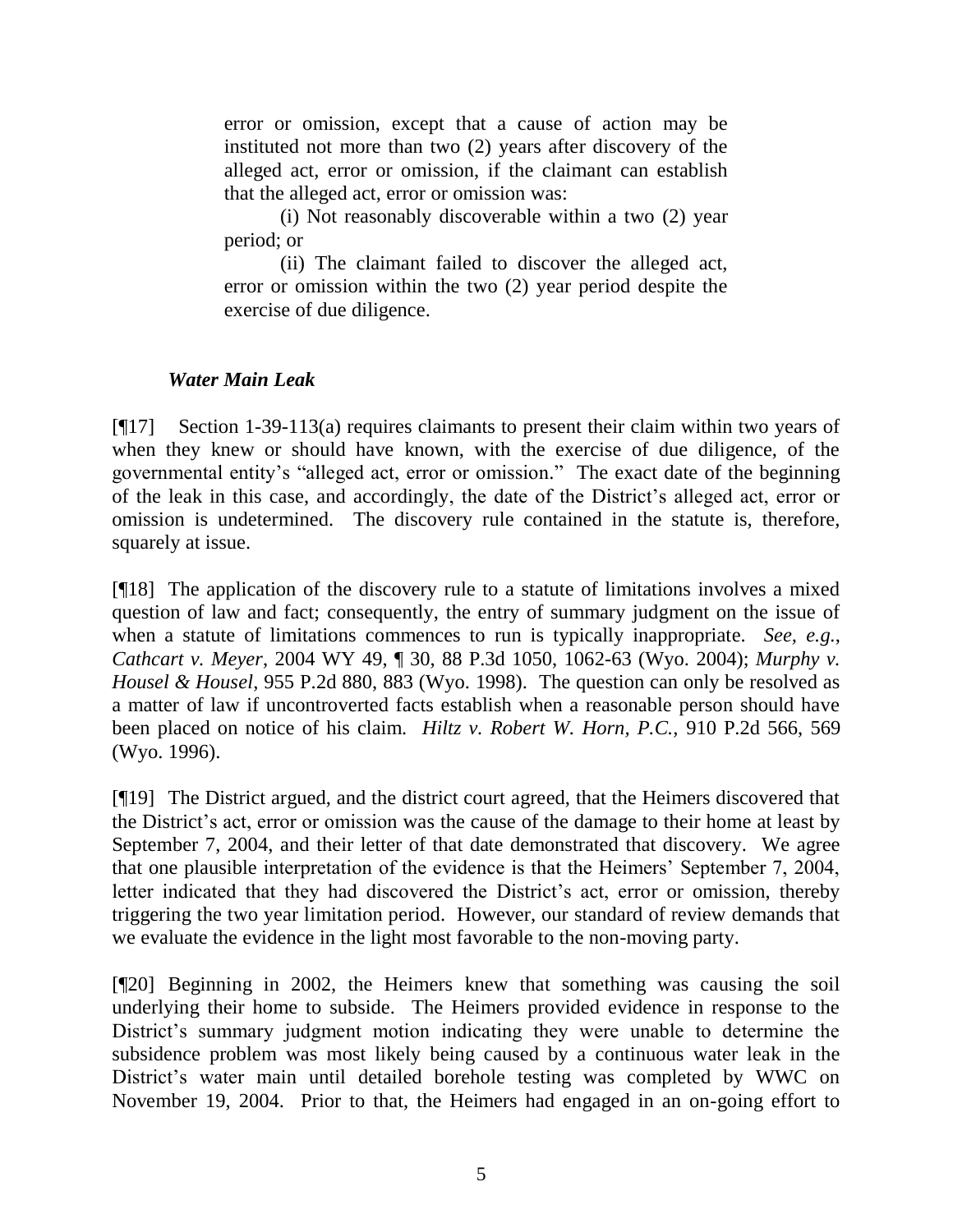determine the cause of the subsidence. They conducted tests on their own sewer and water lines which did not reveal any problems. During the summer of 2004, the Heimers had an engineering firm test the moisture in the soils surrounding their house, which showed elevated moisture levels in the soil, but did not specify whether this moisture level was causing the subsidence or the source of the moisture. The Heimers repeatedly asked for permission to conduct leak tests on the District's water main, but the District refused and insisted that they needed to rule out other causes of the subsidence. The Heimers followed the District's direction to look into other causes.

[¶21] Although the District argued in its motion for summary judgment that the Heimers had discovered the leak was the cause of the subsidence as of September 7, 2004, its September 28, 2004, letter declared that the Heimers had not yet ruled out other causes to establish that the District was responsible for their damage. The District"s letter stated "the "testing" which has been done by [Mr. Heimer] has **not eliminated other potential causes of his household problems . . . .** In any event, the District is not willing to allow your clients to test the water lines at this juncture absent information from [Mr. Heimer] that he has taken sufficient steps to **eliminate other causes of his house problems**." (Emphasis added.)

 $[$ [[22] In response to the District's September 28<sup>th</sup> letter, the Heimers engaged WWC to do the detailed borehole testing. WWC drilled five more boreholes and the results provided to the Heimers on November 19, 2004, indicated that the excess water was coming from the direction of the District's main. When all of the evidence is reviewed, there appear genuine issues of material fact as to whether the Heimers discovered, or should have discovered, the District's act, error or omission by September 7, 2004, and whether due diligence required the Heimers to discover the continuous water leak prior to November 19, 2004. Those issues of material fact should be determined at trial.

[¶23] The district court relied on *Rawlinson v. Cheyenne Board of Public Utilities*, 2001 WY 6, 17 P.3d 13 (Wyo. 2001) in granting summary judgment in favor of the District. Rawlinson filed a governmental claim and sued the Cheyenne Board of Public Utilities (BOPU) alleging property damage caused by a leaking fire hydrant. This Court held that the governmental claim period began to run when the homeowner discovered the water was causing the damage to her property even though she claimed she had not yet discovered who was responsible. *Id.*, ¶ 16, 17 P.3d at 17. *Rawlinson* held that "[o]nce [the plaintiff] knows or should know the cause of that injury, he must investigate the situation and ascertain who might be legally culpable." *Id.,* ¶ 15, 17 P.3d at 17, discussing *Redenz v. Rosenberg,* 520 A.2d 883, 886 (Pa. Super. Ct. 1987) (emphasis omitted). This is consistent with  $\S$  1-39-113(a) which requires the claimant to use due diligence to discover a governmental entity"s "act, error or omission."

[¶24] *Rawlinson* is readily distinguishable from the instant case. It was undisputed that Rawlinson knew the water seepage had been causing damage to her property for several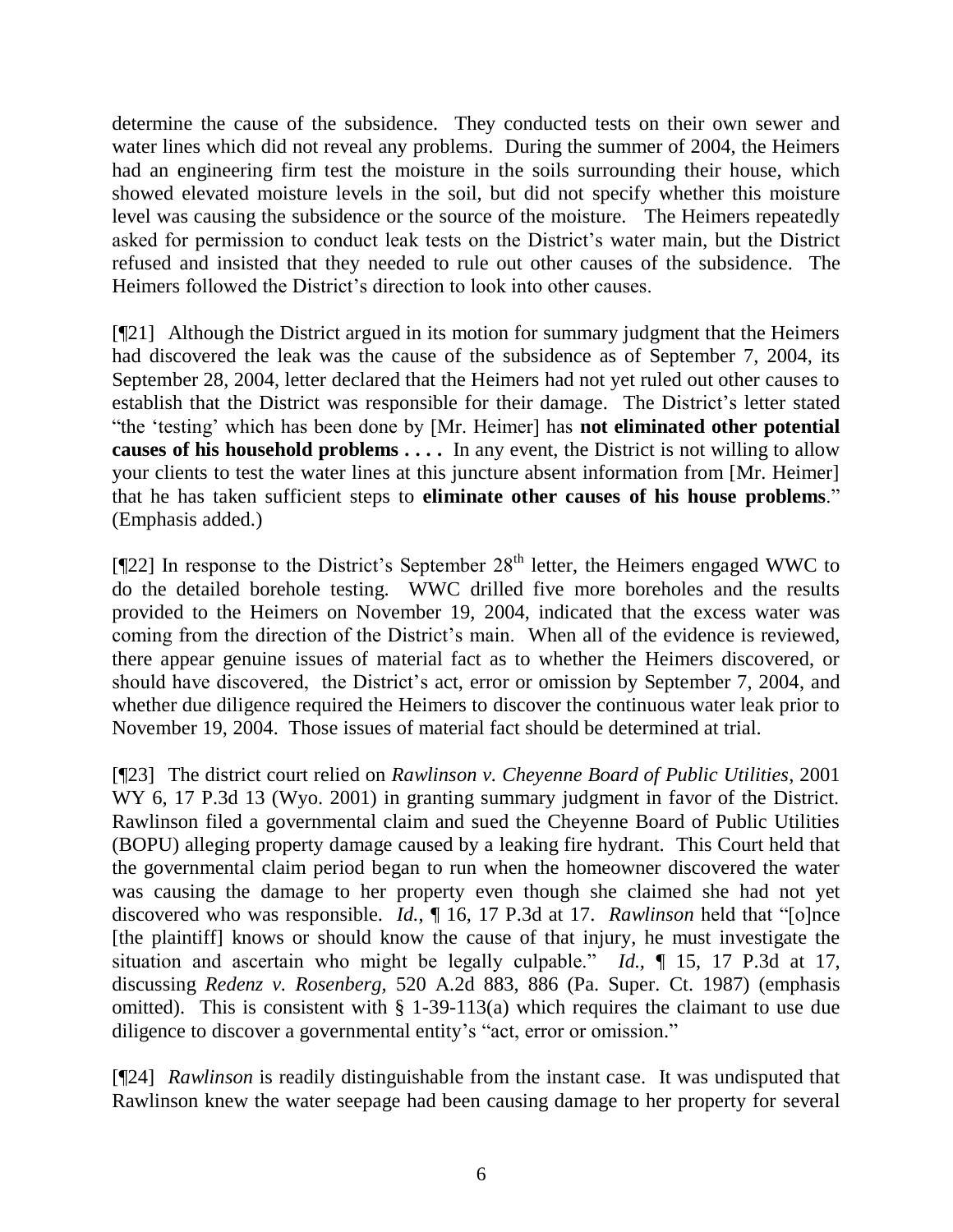years and had considered the governmental entity as a possible cause of her damage for some time. Although the *Rawlinson* opinion did not directly address the issue of whether the homeowner had acted with due diligence, it was apparent that the homeowner knew about the water seepage at the time she purchased the house, and had over three years to determine whether the BOPU was, in fact, the cause. In contrast, no obvious water seepage existed in the instant case. The evidence can be interpreted as indicating there were several potential causes of the subsidence, with excess water being one, and the Heimers did not know what was causing the subsidence until they received WWC"s report. In addition, the question of whether they acted with diligence to determine the cause of the subsidence and discover the District's act, error or omission is squarely raised. In fact, the district court stated in its decision letter: "Over the course of time, plaintiffs undertook what appears to be a diligent investigation of various causes for the structure problems at their residence and it is safe to say that identifying the cause with certainty was not an easy matter."

[¶25] This case is also distinguishable from *Rawlinson* because the District actually interfered with the Heimers" efforts to discover the cause of the subsidence. In *Rawlinson*, the BOPU was cooperative when the homeowner complained and even conducted tests on its water system to check for leaks. *Rawlinson,* ¶ 16, 17 P.3d at 17. The BOPU"s actions and the length of time the homeowner was aware of the water seepage distinguish that case from the issue presented here.

[¶26] Although the Heimers knew that water was a potential cause of the subsidence before November 19, 2004, one plausible interpretation of the evidence is that they reasonably did not discover the District's act, error or omission until they received WWC"s report. Under these circumstances, material issues of fact exist as to when the Heimers knew or should have known that the District's act, error or omission caused their damages and whether they acted with due diligence to discover the cause.

# *Water Main Break*

[¶27] The district court did not separately address the water main break in its summary judgment decision letter, apparently believing the break was related to the long term water leak and thereby governed by the same limitation period. The Heimers argue the break in the water main on November 30, 2004, was a separate incident, involving a separate limitation period.

[¶28] The issue of what constitutes a new event for purposes of a governmental claim was addressed in *Waid v. State of Wyoming, Dep't of Transportation*, 996 P.2d 18 (Wyo. 2000). In that case, the Department of Transportation installed culverts of insufficient capacity to carry excess rain water. The plaintiffs filed a governmental claim in 1995 alleging that their property had been damaged by floods in 1987 and 1993 as a result of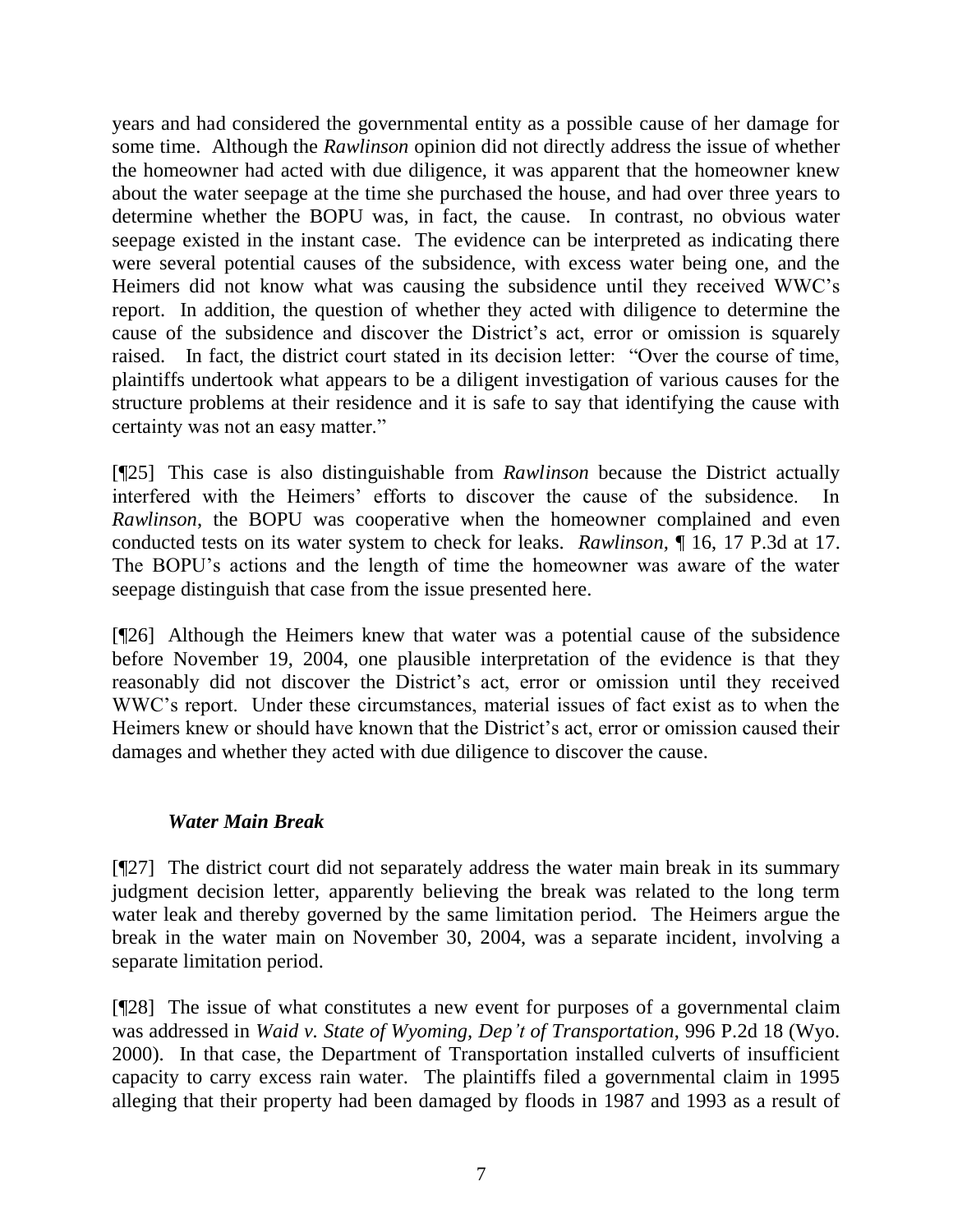the deficiency in the culverts. The Department of Transportation argued the plaintiffs" claims were barred under the Wyoming Governmental Claim Act. The plaintiffs conceded that their claim for damage associated with the 1987 flood was time barred, but maintained that the second flood triggered a new limitation period. Relying on the plain language of § 1-39-113, this Court ruled that the plaintiffs' claim accrued as of the date of the first flood in 1987. "The situation had not changed by 1993, and although that flood caused additional damage, there was no new 'act, error or omission,' or a fresh discovery of such that would cause the statutory time period to start anew." *Waid*, 996 P.2d at 25.

[¶29] Although the circumstances presented in the instant case are different, the reasoning in *Waid* is instructive and informs our decision here. The alleged error made by the governmental entity in *Waid* was the improper design of the culvert. That error was discoverable after the first flood and, consequently, the limitation period began at that time. The fact that the plaintiffs suffered additional damages as the result of a second flood did not change the time when the governmental entity"s act, error or omission was discoverable. In the instant case, the question is whether the same act, error or omission caused both a water main leak and the water main break or whether there were two different acts, errors or omissions resulting in two separate claims and two distinct limitation periods.

[¶30] The evidence presented in the summary judgment submissions indicated that the water main separated at a joint, which showed no signs of "wear markers' which would support<sup>[]</sup> a claim of long term leaking problems." That evidence implies that the joint that separated was not the source of a long-term leak. An engineering report indicated that the separation was caused by differential movement in the supporting soil, creating a factual question about the cause of such movement. The answer to that question could raise other factual questions as to whether the separation was caused by an act, error or omission by the District and whether it was related to the alleged water main leak. The facts need to be further developed before the beginning of the limitation period for the water main break can be established. Therefore, summary judgment was inappropriate on this issue.

[¶31] On remand, the fact finder will need to determine whether the water main break involved the same act, error or omission as the alleged long term water leak. If so, then the fact finder"s determination on the discovery issue discussed above will determine the start of the limitation period for the water main break. However, if the fact finder determines that the water main break was not related to a long term leak, then the date of the break, November 30, 2004, would mark the beginning of a new limitation period and the Heimers" filing of their governmental claim on October 19, 2006 was timely.